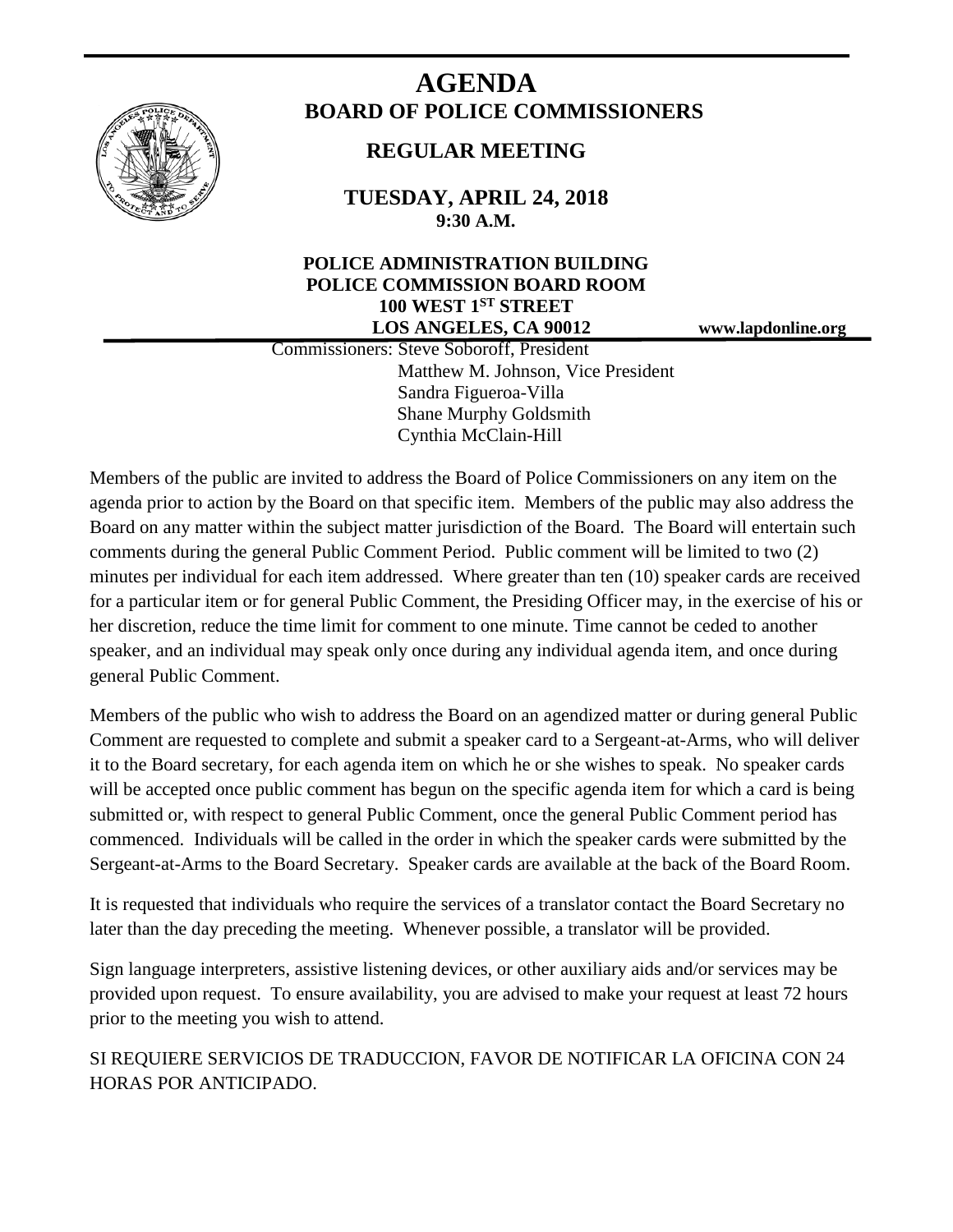#### 1. **CONSENT AGENDA ITEMS**

A. DEPARTMENT'S REPORT, dated April 20, 2018, relative to the donation of steering wheel locks, valued at \$3,000, from the Los Angeles Police Foundation, the items will be used to promote the Area's "Lock It, Keep It" Vehicle Theft Prevention Program, for the benefit of Newton Area, as set forth. **[\[BPC #18-0134\]](http://www.lapdpolicecom.lacity.org/042418/BPC_18-0134.pdf)** 

Recommendation(s) for Board action:

APPROVE the Department's report and ACCEPT the donation.

B. DEPARTMENT'S REPORT, dated April 20, 2018, relative to the donation of expenses to attend training meetings, valued at \$4,236.00, from the Los Angeles Police Foundation, for the benefit of Gang and Narcotics Division, as set forth.

[\[BPC #18-0135\]](http://www.lapdpolicecom.lacity.org/042418/BPC_18-0135.pdf)

Recommendation(s) for Board action:

APPROVE the Department's report and ACCEPT the donation.

C. DEPARTMENT'S REPORT, dated April 20, 2018, relative to the donation of gym equipment, valued at \$6,000.00, from Dr. Ira Krinsky, for the benefit of Training Division, as set forth. **IDEN EXECUTE:** [\[BPC #18-0136\]](http://www.lapdpolicecom.lacity.org/042418/BPC_18-0136.pdf)

Recommendation(s) for Board action:

APPROVE the Department's report and ACCEPT the donation.

D. DEPARTMENT'S REPORT, dated April 20, 2018, relative to a monetary donation in the amount of \$500.00, form BLEND, to be utilized for food and recreational activities and events, for the benefit of the Northeast Area Cadet Program, as set forth.

[\[BPC #18-0138\]](http://www.lapdpolicecom.lacity.org/042418/BPC_18-0138.pdf)

Recommendation(s) for Board action:

APPROVE the Department's report and ACCEPT the donation.

E. DEPARTMENT'S REPORT, dated April 20, 2018, relative to a monetary donation in the amount of \$500.00, from Mr. Elliot Megdal and Mrs. Alana Megdal, to be utilized for food and recreational activities and events, for the benefit of the Northeast Area Cadet Program, as set forth. **[\[BPC #18-0142\]](http://www.lapdpolicecom.lacity.org/042418/BPC_18-0142.pdf)** 

Recommendation(s) for Board action:

APPROVE the Department's report and ACCEPT the donation.

F. DEPARTMENT'S REPORT, dated April 19, 2018, relative to the donation of food for the Detectives Wall unveiling event, valued at \$1,500.00, from the Supporters of Law Enforcement in Devonshire, for the benefit of Devonshire Area, as set forth.

[\[BPC #18-0137\]](http://www.lapdpolicecom.lacity.org/042418/BPC_18-0137.pdf)

Recommendation(s) for Board action:

APPROVE the Department's report and ACCEPT the donation.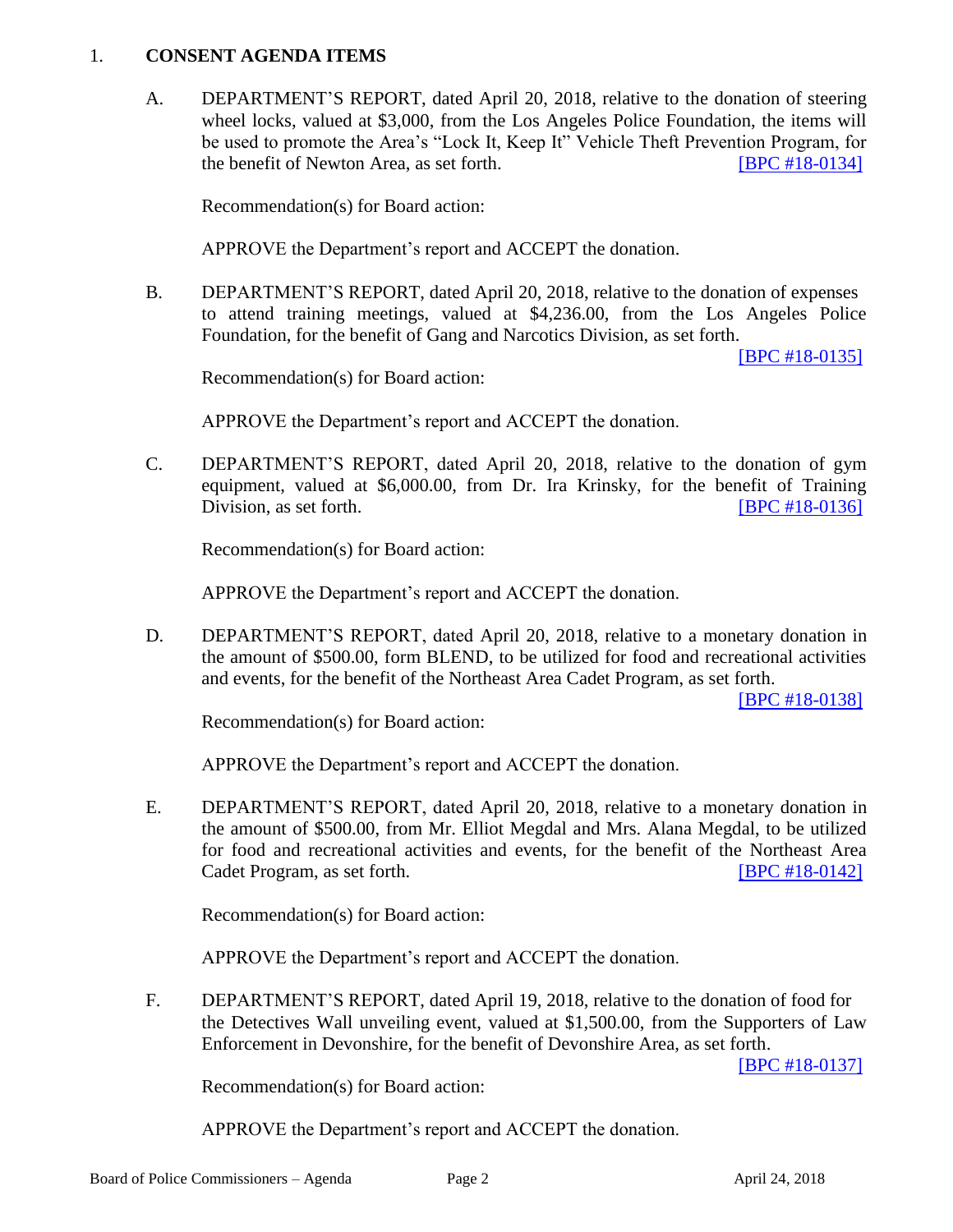#### 2. **REGULAR AGENDA ITEMS**

A. DEPARTMENT'S REPORT, dated April 19, 2018, relative to Biased Policing and Mediation Update – 2017 Annual report to the Board of Police Commissioners, as set forth. **[\[BPC #18-0145\]](http://www.lapdpolicecom.lacity.org/042418/BPC_18-0145.pdf)** 

Recommendation(s) for Board action:

APPROVE the Department's report.

B. CONTINUED FROM JANUARY 9, 2018 DEPARTMENT'S REPORT, dated January 3, 2018, relative to the Biased Policing Complaint Audit (Audit No. 16-026), as set forth. [\[BPC #18-0021\]](http://www.lapdpolicecom.lacity.org/042418/BPC_18-0021.pdf)

Recommendation(s) for Board action:

APPROVE the Department's report.

C. DEPARTMENT'S REPORT, dated April 19, 2018, relative to the report on Implicit Bias training – Follow Up, as set forth. [\[BPC #18-0144\]](http://www.lapdpolicecom.lacity.org/042418/BPC_18-0144.pdf)

Recommendation(s) for Board action:

RECEIVE and FILE the Department's report.

D. DEPARTMENT'S REPORT, dated April 18, 2018, relative to reporting of sexual assault and domestic violence crimes in immigrant communities (Council File No. 17- 0619), as set forth. **IDPC #18-0141** 

Recommendation(s) for Board action:

APPROVE the Department's report and TRANSMIT to the City Council.

E. DEPARTMENT'S REPORT, dated April 10, 2018, relative to the request for approval to negotiate agreements with selected composite artists for the Los Angeles Police Department Detective Bureau, as set forth. [\[BPC #18-0139\]](http://www.lapdpolicecom.lacity.org/042418/BPC_18-0139.pdf)

Recommendation(s) for Board action:

APPROVE the Department's report.

F. DEPARTMENT'S REPORT, dated April 11, 2018, relative to the request to approve the seventh amendment to contract no. C-114355 between the City of Los Angeles and Motorola Solutions, Inc., to provide maintenance and support for the Department's Alarm and Permit System, for the benefit of the Los Angeles Police Department, as set forth. **IBPC #18-0140** 

Recommendation(s) for Board action:

APPROVE the Department's report and TRANSMIT to the Mayor and City Council.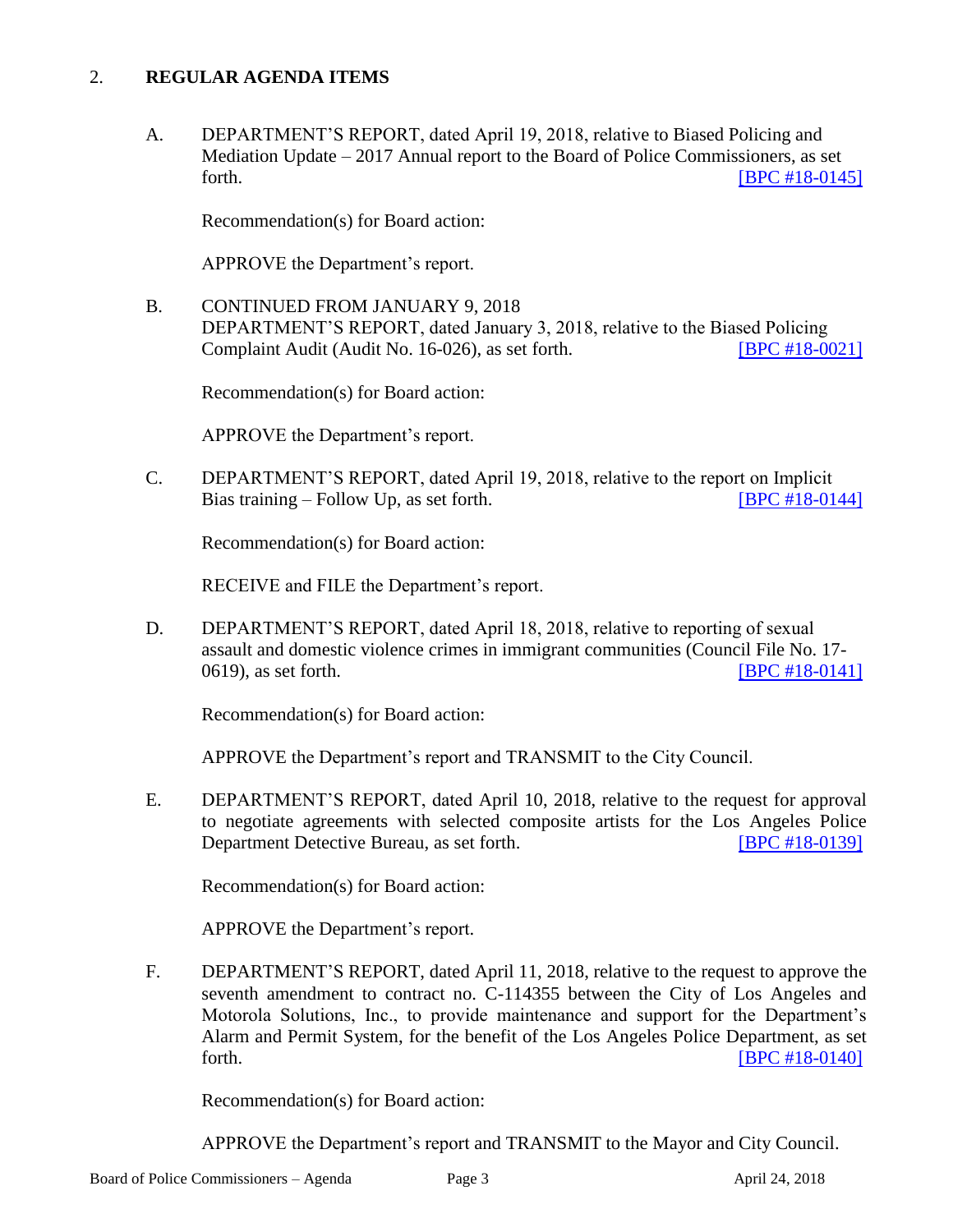G. DEPARTMENT'S REPORT, dated April 18, 2018, relative to Tactics Training Review Committee – Defined – Revised, as set forth. [\[BPC #18-0143\]](http://www.lapdpolicecom.lacity.org/042418/BPC_18-0143.pdf)

Recommendation(s) for Board action:

APPROVE the Department's report.

#### 3. **REPORT OF THE CHIEF OF POLICE**

- Significant Incidents and activities occurring during the period of April 17, 2018 through April 24, 2018
- Crime Statistics
- Recruitment/Reinstatement/Reassignment of Officers
- Department Personnel Strength

#### 4. **PUBLIC COMMENT PERIOD**

#### **5. CLOSED SESSION ITEMS**

- A. PUBLIC EMPLOYEE DISCIPLINE/DISMISSAL/RELEASE/PUBLIC EMPLOYEE PERFORMANCE EVALUATION. Carotid Restraint Control Hold (CRCH), and Officer Involved Shooting (OIS). Government Code Section 54957.
	- 1. CRCH #033-17 One Police Officer II *(Date of Occurrence – 5/16/17 Involved Party – J. Plancarte)*

2. OIS-Animal #039-17 One Sergeant II *(Date of Occurrence – 6/01/17)*

- B. PUBLIC EMPLOYEE DISCIPLINE/DISMISSAL/RELEASE/PUBLIC EMPLOYEE PERFORMANCE EVALUATION. Discussion and possible Board action relative to an investigation concerning Complaint File No. 17-000970. Pursuant to Government Code Section 54957.
	- 1. Chief of Police
- C. PUBLIC EMPLOYEE APPOINTMENT. Discussion relative to the appointment of a Chief of Police. Government Code Section 54957.

*The Board will reconvene in Open Session to announce its decisions, if any, regarding matters considered in Closed Session.*

#### **ADJOURNMENT**

Support materials relative to Open Session agenda items are available for public inspection in Room 134, Police Administration Building. The Board may consider matters of an emergency nature not appearing on the published agenda. Information on supplemental agenda items may be obtained by calling the Office of the Board Secretary, Police Commission, at (213) 236-1400 (TDD 213/236-1440), after 9:30 a.m., Friday, April 20, 2018.